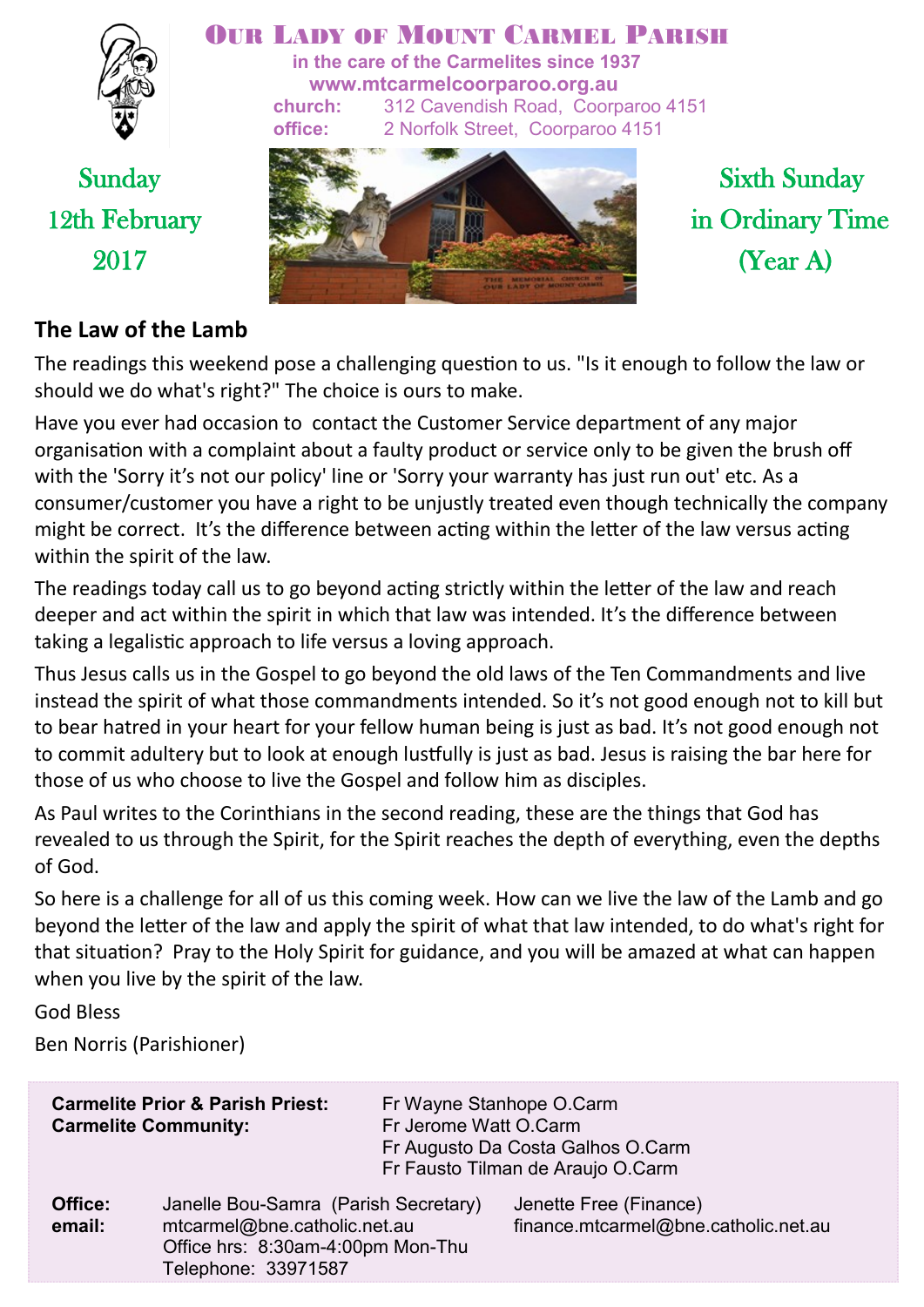# PARISH MASS TIMES

Weekends Saturday Vigil: 6pm Sunday: 8:30am & 5:30pm Weekdays: Monday, Wednesday to Saturday 9am

Tuesday: Communion Service 9am

*A Mass of Anointing is held on the first Wednesday of every month at 10:00am followed by morning tea.*

# Reconciliation:

Saturdays 9:30am to 10:00am

Rosary: Mondays after 9:00am Mass

*Our Church is always open during daylight hours, to allow you the opportunity to come in and spend some time with Our Lord.*

## **Next Sunday's Readings 19 February 2017**

\_\_\_\_\_\_\_\_\_\_\_\_\_\_\_\_\_\_\_\_\_\_\_\_\_\_\_\_\_\_\_\_\_\_\_\_\_\_\_\_\_\_\_\_\_\_\_\_\_\_\_\_\_\_\_\_\_\_\_\_\_\_\_\_\_\_\_\_\_\_\_

Leviticus 19:1-2, 17-18; 1 Corinthians 3:16-23; Matthew 5:38-48

**BRISBANE EAST DEANERY Meeting** will be held

on Wednesday 22 February, 7pm

at Sts Peter & Paul Parish Hall,

25 Main Avenue, Bulimba.

Parishioners very welcome to attend.

### **ABORTION OUTREACH**

#### **Abortion Bills** *Abortion Rethink* **letter-writing stalls**

Following the 6pm Vigil Mass, the 8:30am and 5:30pm Sunday Masses on the weekend of 11/12 February, there will be a stall set up outside church manned by a team of people to assist those parishioners who may wish to write a letter to their State MP opposing the proposed Queensland law allowing **abortion right up until the date of delivery for any reason**.

## **PARISH AND SCHOOL WORKING BEE**

The first of the two **School + Parish Working Bees** for the year is Sunday 26th February.

The last working bee was in October so there is a fair amount that needs to get done around the place in terms of general maintenance and tidying. So we will need all hands on deck.

## **Eucharistic Ministers INVITATION FOR NEW MINISTERS**

Parishioners who would like to join the Eucharistic Minister Roster are invited to contact the Parish Office next week to register. On Wednesday 15 February from 8pm–8:30pm in the Church, there will be a training session for new Eucharistic Ministers. A new three month roster will be developed beginning in March and it will include new ministers as well as all current ministers.

# **Parish Diary**

| Wed 15                                             | RCIA meet at 7:30pm                                       |  |
|----------------------------------------------------|-----------------------------------------------------------|--|
| Thur 16                                            | Mt Carmel Seniors Social Club AGM<br>will be held at 10am |  |
| <b>Sun 19</b>                                      | Lay Carmelites meet                                       |  |
| <b>Mon 20</b><br>St Vincent de Paul meet at 7.30pm |                                                           |  |
| <b>Wed 22</b>                                      | RCIA meet at 7:30pm                                       |  |
| <b>Thu 23</b>                                      | Mt Carmel Seniors Social Club AGM<br>will be held at 10am |  |
|                                                    | Parish Pastoral Council meet at 7pm                       |  |
| March                                              |                                                           |  |
| Wed 1                                              | Ash Wednesday                                             |  |
| Sun 5                                              | <b>First Sunday of Lent</b>                               |  |
|                                                    |                                                           |  |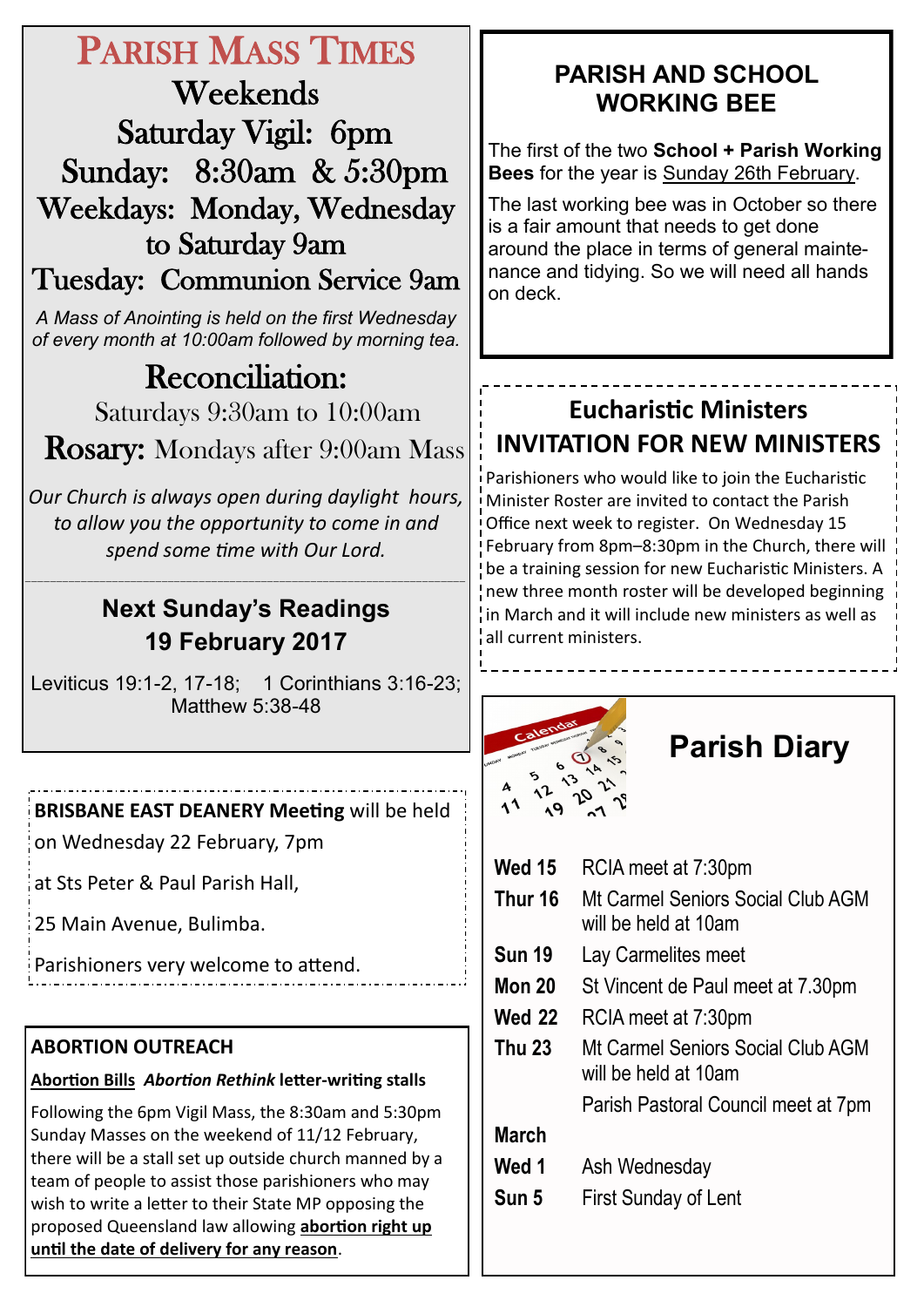This weekend we welcome

## **Oliver Hamish Scott**

and

## **Patrick Frame**

into our

Mt Carmel Community

# **PARISH SACRAMENTAL PROGRAM DATES 2017**

## **CONFIRMATION (Year 3)**

**Parents formation / information session** 7pm-8pm Thursday 27 April School Hall **Parents formation / information session** 7pm-8pm Thursday 3 May School Hall

**Rite of Enrolment Sunday** All Masses Saturday 6 May/Sunday 7 May

**Rite of Confirmation** Church 5pm and 7pm Tuesday 13 June 5pm and 7pm Tuesday 20 June



## **FIRST EUCHARIST (Year 4)**

**Parents formation / information session** 7pm-8pm Thursday 27 July School Hall **Parents formation / information session** 7pm-8pm Thursday 2 August School Hall

**Rite of Enrolment Sunday** All Masses Saturday 5 August/Sunday 6 August

## **Celebration of First Holy Communion**

Saturday 2 September/Sunday 3 September All Masses Saturday 9 September/Sunday 10 September All Masses

*Please mark your diary with these important dates.*

 $\_$  ,  $\_$  ,  $\_$  ,  $\_$  ,  $\_$  ,  $\_$  ,  $\_$  ,  $\_$  ,  $\_$  ,  $\_$  ,  $\_$  ,  $\_$  ,  $\_$  ,  $\_$  ,  $\_$  ,  $\_$  ,  $\_$  ,  $\_$  ,  $\_$  ,  $\_$  ,  $\_$  ,  $\_$  ,  $\_$  ,  $\_$  ,  $\_$  ,  $\_$  ,  $\_$  ,  $\_$  ,  $\_$  ,  $\_$  ,  $\_$  ,  $\_$  ,  $\_$  ,  $\_$  ,  $\_$  ,  $\_$  ,  $\_$  ,

Information packages are available from the parish office for parents of children not at Mt Carmel School.

# **Enrolments for Prep at**

## **Our Lady of Mt Carmel 2018**

Enrolments are now being accepted at Our Lady of Mt Carmel for Prep in 2018.

Enrolment forms can be downloaded from our website www.mtcarmelcoorparoo.qld.edu.au or collected from the school office. Our enrolment policies can be viewed at our website.

Enrolment applications are due **Friday 17 March 2017.**

Interviews for places for next year will commence Thursday 20 April 2017.

The table below indicates age eligibility dates for Prep for 2018 enrolments. Please contact the school should you have any further enquiries.

| <b>Children born</b>           | <b>Eligible for Prep</b><br><b>Year in</b> |
|--------------------------------|--------------------------------------------|
| 1 July 2012 to 30 June 2013    | 2018                                       |
| 1 July 2013 to 30 June<br>2014 | 2019                                       |

## **Reflection on THE BEATITUDES**

**The second step: BE GENTLE!** You must learn to practice gentleness. Advancing along the way of Gospel holiness, sincerity and gentleness are essential steps to take particularly in your relationships with each other. Sincerity and gentleness are an indication that you are on the right path and that God is with you! *Particularly be gentle in your relationship with the earth. Gentleness will be your certainty to inheriting the earth.*

## **APPEAL— LITTLE KING'S MOVEMENT**

Will take place at each of the Masses on weekend of 18/19 February. This is an annual event to support the ministry towards all who are physically or emotionally disadvantaged. Please give generously.